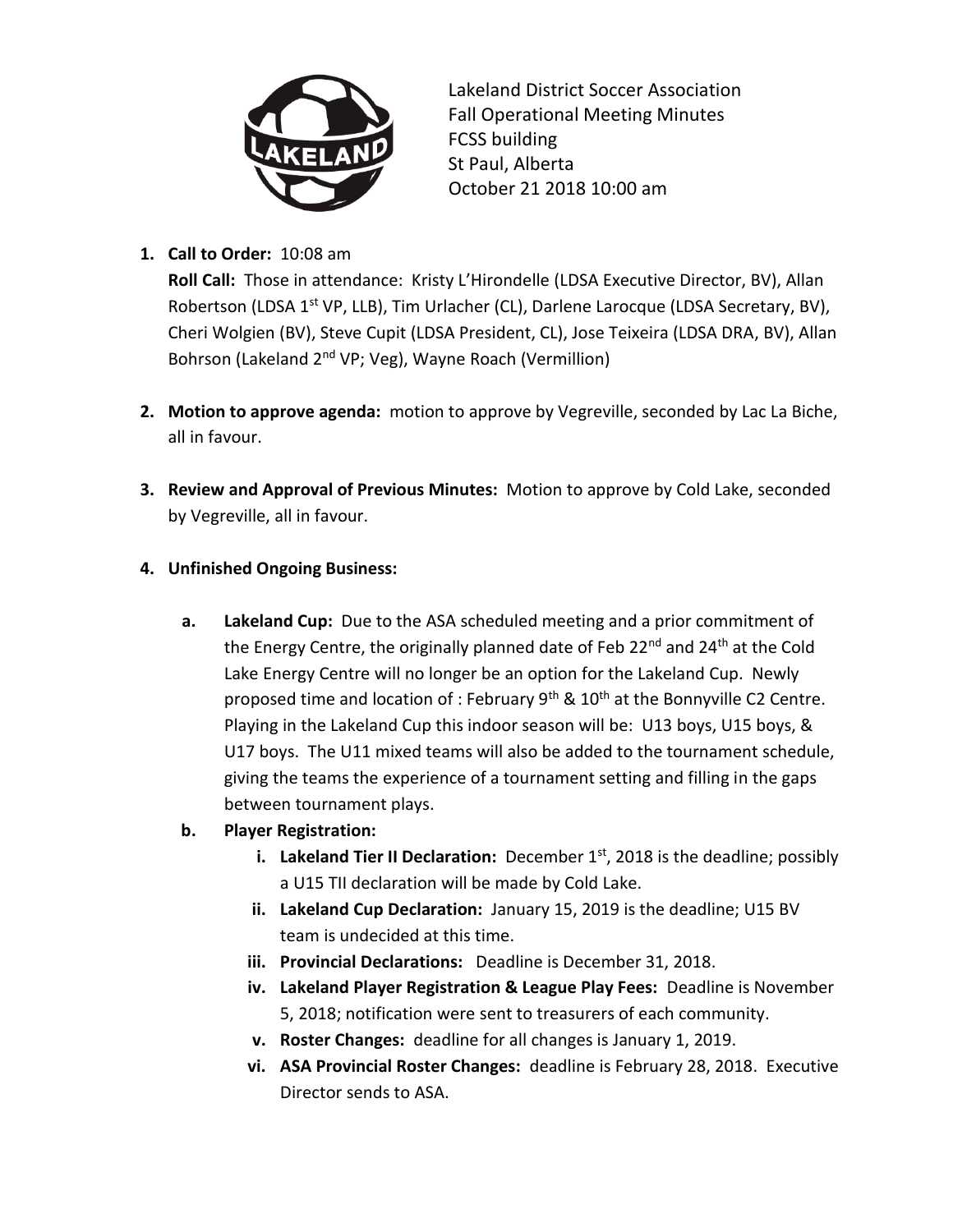- **vii. ASA Indoor Provincial Dates:** Not announced as yet, TBD by ASA.
- **viii. ASA Senior Provincials:** Not announced as yet, TBD by ASA.
- **c. Next ASA Meeting:** Scheduled for October 26 28, 2018. Kristi is confirmed, Jose may not be able to commit due to work conflicts, there is an additional room booked as well. No other commitments to attend at this point.

## **5. New Business:**

- **a. League Schedule:** Executive Director indicates the scheduled should be out by Monday, October 22<sup>nd</sup>.
- **b.** League Play: will start the weekend of November 10<sup>th</sup>. Originally due to start November 3<sup>rd</sup> but needing to be re-scheduled due to blackout dates.
- **c. Changes to Indoor Rules (Arena Soccer):** 3 documents were forwarded on Oct. 22, regarding: 2018-19 Rules of Indoor Soccer (Boarded), 2018-19 Rules of Indoor Soccer (Boarded) – Summary of Changes, and 2018-19 7v7, 8v8, 9v9 'modified' Indoor Soccer Rules. No further questions or clarifications were asked or requested.
- **d. Referee Courses + DRA Report:** Cold Lake held an indoor refresher course on Sept. 27<sup>th</sup>, Bonnyville held a futsol conversion course on Oct. 14<sup>th</sup> (note: a CL registrant didn't show up; both BV and CL agreed to split the cost of this registration), an indoor refresher course on Oct.  $12<sup>th</sup>$ , and a conversion course on Oct. 13<sup>th</sup>. DRA will host an upcoming indoor refresher course in LLB the weekend of Oct.  $26^{th}$ . List of refrees: 6 in BV, 7 in CL, and 3 in Vegreville; LLB will know if there will be any by the end of next weekend. We've dropped 3 refs from last year however we are still showing good per captia.

ASA assessment of refs: a concern was brought to ASA where the ability of a certain referee 'keeping up' with the speed of play and their ability to referee a game, especially a gold medal game, was questioned. This concern, the ability of an individual being able to physically perform the required referee tasks, is something that has not been looked at previously. As a result, ASA will look at performing assessments on referees. The process of determining who to be assessed will be: each community director of referees and/or president will forward a list of names; in the absence of names being submitted then the DRA will witness games and select from there.

Mini referees ability to AR games: Canada Soccer has determined that mini referees are permitted to AR games and that it will be up to the individual provinces to decide whether they would allow this or not. ASA is reviewing this and will be putting something together, possibly as early as next spring.

**e. Coaching Courses:** nothing to report at this time.